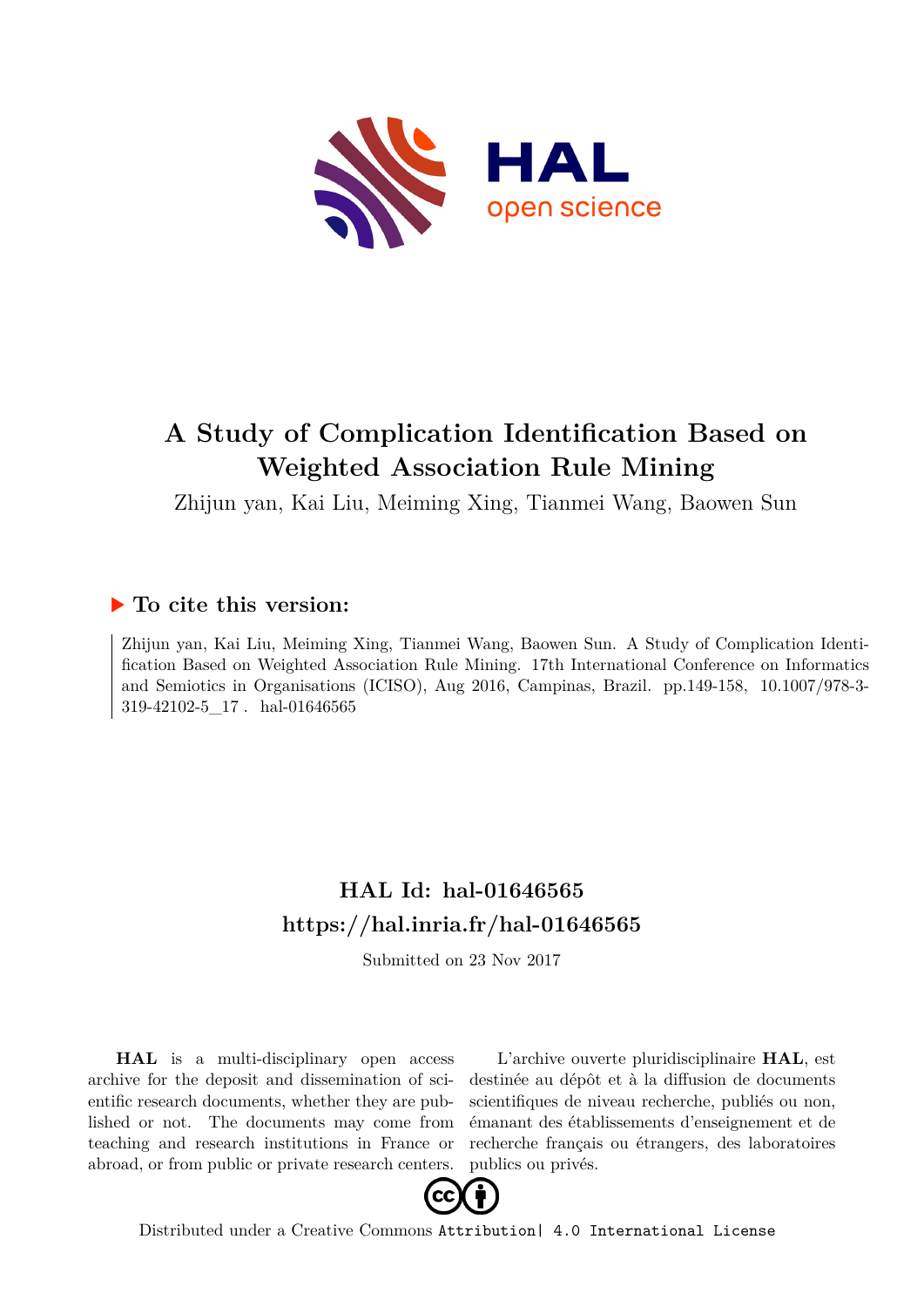# **A Study of Complication Identification Based on Weighted Association Rule Mining**

Zhijun Yan<sup>1</sup>, Kai Liu<sup>1</sup>, Meiming Xing<sup>1</sup>, Tianmei Wang<sup>2</sup>, and Baowen Sun<sup>2</sup>

<sup>1</sup> School of Management and Economics, Beijing Institute of Technology, Beijing, China {yanzhijun, 2120141521, 2120131555}@bit.edu.cn

<sup>2</sup> School of Information, Central University of Finance and Economics, Beijing, China {wangtianmei, sunbaowen}@cufe.edu.cn

**Abstract.** With the fast development of big data technology, data mining algorithms are widely used to process the medical data and support clinical decision-making. In this paper, a new method is proposed to mine the disease association rule and predict the possible complications. The concept of disease concurrent weight is proposed and Back Propagation (BP) neural network model is applied to calculate the disease concurrent weight. Adopting the weighted association rule mining algorithm, diseases complication association rule are derived, which can help to remind doctors about patients' potential complications. The empirical evaluation using hospital patients' medical information shows that the proposed method is more effective than two baseline methods.

**Keywords:** Weighted association rule, Complications, Data mining, Neural network

# **1 Introduction**

Many hospitals use the Electronic Health Records system (EHRs) to integrate different kinds of medical data [\[1,](#page-9-0) [2\]](#page-9-1). The data mining technology is widely applied on the EHRs to support clinical decision, including drug supervision [\[3\]](#page-9-2), complication identification [\[4\]](#page-9-3), disease prediction [\[5\]](#page-9-4), patient stratification [\[6\]](#page-9-5) and other related directions [\[7\]](#page-9-6). Among them, medical complication identification gets special attention. Complications refer to diseases caused in the process of another disease. It is difficult to discover the potential relationship between disease and its complication based on a small dataset. The emerging of big data analytic technology makes it feasible to identify the possible complications by mining the massive data in EHRs.

Previous studies on complication identification normally focused on the specific disease and adopted the data mining algorithms to find some potential complications for the specific disease. However, these researches rarely consider the complications of different diseases together and ignore individual disease's features. Aiming to mine the potential complication relationship in the EHRs, this study firstly proposes the concurrent weight of diseases to depict the possibility that one disease will be a complication of other diseases. Based on the concurrent weight, we adopt the weighted association rule mining algorithm to mine potential complication relationship and predict the possible complications for clinical decision-making.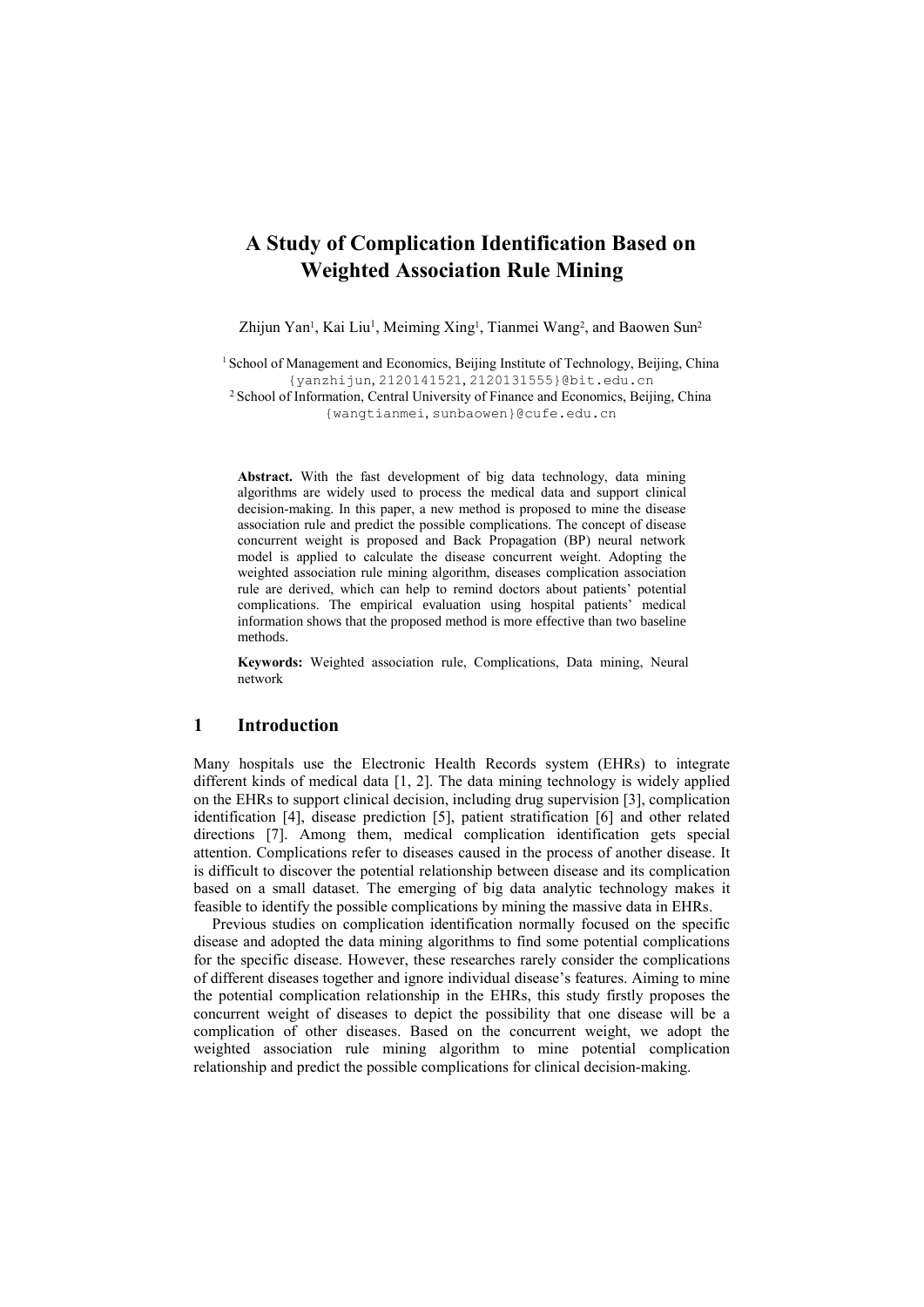The rest of the paper is organized as follows. Section 2 introduces the related works on complication identification. Then, the proposed complication mining method is presented in Section 3, followed by the experiment results in Section 4. Finally, we discuss major research findings and future research of this study in Section 5.

# **2 Related Works**

Complications represent the concurrence and association relationships among different diseases. They normally affect the patients seriously and cost much higher medical expenditure. In order to identify the possible complications for the disease, various data mining techniques are applied in complication identification.

Roque et al. [\[8\]](#page-9-7) uses the text mining technology to analyze the electronic patient records of a Danish Psychiatric Hospital. By extracting phenotype information from electronic patient records, they analyze the disease co-occurrence relationship. Hanauer et al. [\[9\]](#page-9-8) uses the Molecular Concept Map (MCM) algorithm to mine the electronic medical database and successfully find some interesting new diseases associations. Holmes et al. [\[10\]](#page-9-9) use Application for Discovering Disease Associations using Multiple Sources (ADAMS) to identify the co-morbidities of the rare diseases Kaposi sarcoma, toxoplasmosis, and Kawasaki disease. By incorporating textual information from PubMed and Wikipedia, they find some rare or previously unreported associations.

As one of the most popular data mining algorithms, Association Rule Mining (ARM) is widely used in complication identification of a certain disease. Tai and Chiu [\[11\]](#page-10-0) focuses on the complications identification of Attention Deficit/Hyperactivity Disorder (ADHD). By employing the association rule mining algorithm, they find that ADHD case group has apparently higher risk of comorbidity with psychiatric comorbidity than with other physical illnesses. Kim et al. [\[12\]](#page-10-1) analyze the complications of type 2 diabetes mellitus. Based on the medical data of 411,414 patients from 1996 to 2007, they develop the Dx Analyze tool to clean data and reveal associations of comorbidity. The results show that association rule mining was practical for complication studies. Shin et al. [\[13\]](#page-10-2) use Aprior algorithm and Clementine program to analyze the data of 5,022 patients with essential hypertension. The strong associations between hypertension, non-insulin-dependent diabetes mellitus and cerebral infarction are mined. Moreover, based on a large amount of data, Wright et al. [\[14\]](#page-10-3) also use the association rule mining method to find out the association among different diseases and laboratory results. The results show that association rule mining is a useful tool for identifying clinically accurate associations and has a better performance over other knowledge-based methods.

In summary, some prior studies make great efforts to identify complication relationship by adopting association rule mining technique. However, they don't consider the different roles of different diseases on the complication identification, which can improve the mining performance. At the same time, patients' medical history is critical information for disease diagnosis and should be incorporated in mining complication relationship.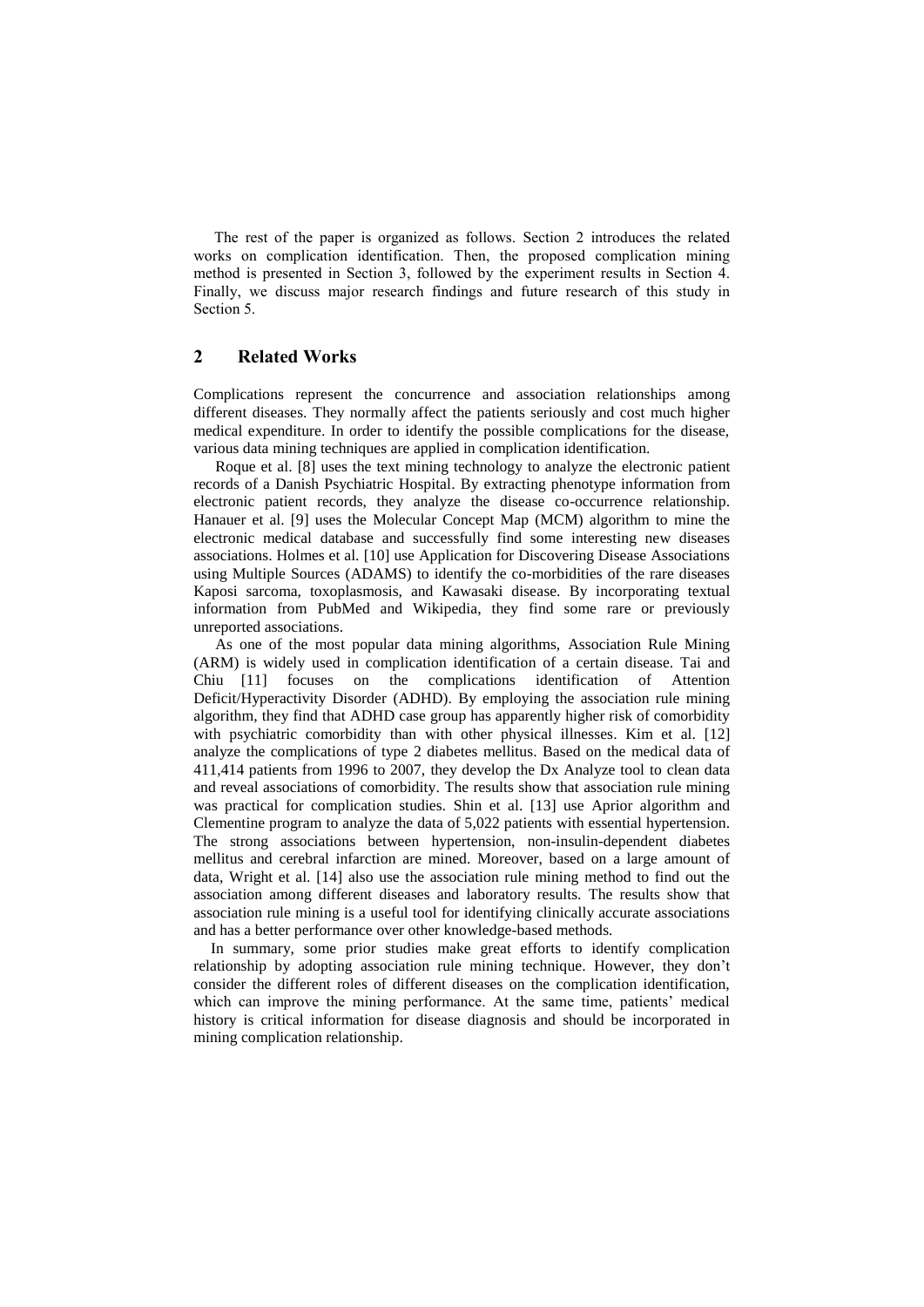# **3 Methods**

In this study, we firstly define the concurrent weight to evaluate the possibility that a disease develops as a complication of other diseases. Then we adopt the Back Propagation (BP) neural network to derive the concurrent weight of diseases and identify the disease complication relationship based on the weighted association rule mining algorithm. Finally, the list of possible complications is recommended to support clinical decision-making.

#### **3.1 The Concurrent Weight of Diseases**

Prior medical experience is very helpful to predict the future health status and possible diseases. We assume that some diseases will appear as complication more frequent than others. A concurrent weight is proposed to represent the possibility that a disease becomes the complication of other diseases. The higher the disease's concurrent weight, the more likely it is the complication of certain diseases.

Assume that the disease set is *D,* and every item in *D* is one disease. Each disease  $d_i$  also has a corresponding set  $C_i$  to describe its known complications. So the concurrent weight of the disease  $d_i$  can be defined as follows:

$$
W(d_i) = \frac{\sum_{j=1}^{n} m_{ij}}{n} \tag{1}
$$

where  $w(d_i)$  is the concurrent weight of the disease  $d_i$ , *n* is the total number of diseases in the set *D*, and  $m_{ij}$  describes whether the disease  $d_i$  appears in the complication set of  $d_j$  or not. When the disease  $d_i$  appears in the  $C_j$ , then  $m_{ij}$  is equal to 1, otherwise it is zero.

However, it is impossible to generate a complete complication list for each disease, and we can't directly obtain concurrent weights for all diseases by prior knowledge. Thus we firstly collect the complications of some traditional diseases, then apply some artificial intelligent algorithms to train the collected data and predict the whole set of concurrent weight. For the initial set of traditional diseases and its complications, we used the web crawler to download disease information from domestic professional medical website "Clove Garden" (http://www.dxy.cn/). Then 596 kinds of diseases and their occurrence frequency as complications are collected as the known complication knowledge.

#### **3.2 BP Neural Network Model**

The Back Propagation (BP) neural network is one of the most used forward neural networks [\[15\]](#page-10-4). We selected the three layer BP neural network to predict the concurrent weight of the diseases. It includes input, output and hidden layer.

**Input Layer of the Model.** First of all, we describe the disease as a three-dimension vector to characterize the properties of comorbid diseases. The three dimensions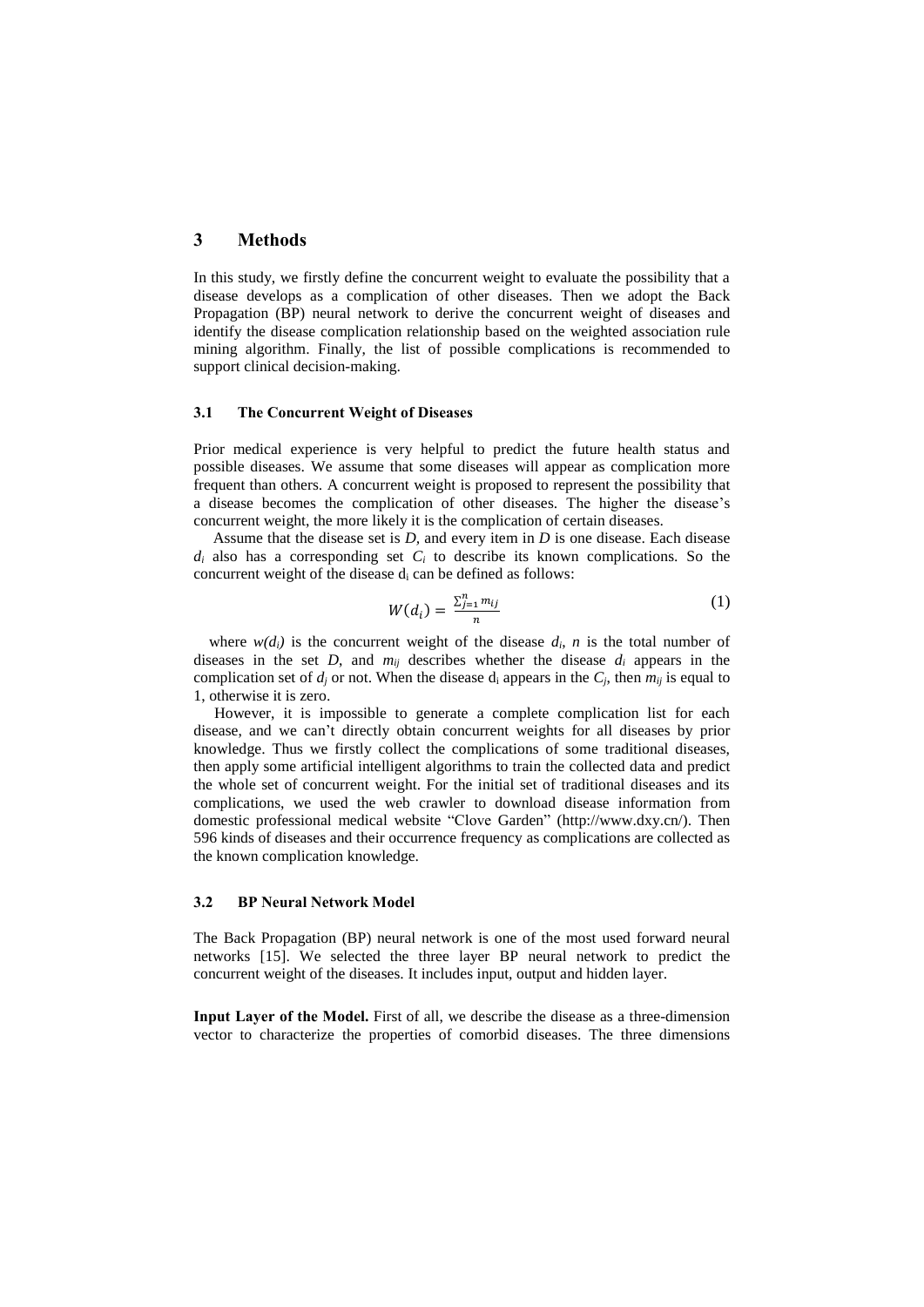include the position of the disease in the International Classification of Disease (ICD) coding schema, the importance of the disease, and the appearing order in diagnosis.

The position of the disease in the International Classification of Disease (ICD) coding schema represents the location of the disease in the ICD list. The importance of the disease represents the impact of the disease on the patient's recovery process. For inpatients, the hospital will normally record all diseases they have and each disease will be assigned an importance value, which describes how it is important for patients' treatment. During the hospital stay, patients may have several diseases. These diseases will be recorded in the appearing order. By converting each disease to a vector, we used the 596 kinds of diseases and their weights as the input of the BP neural network model. At the same time, each dimension of the disease vector is normalized to makes sure that each value is ranged from 0 to 1.

**Output Layer of the Model.** The output layer represents the learning result of the BP neural network model. In this study, BP model is adopted to predict the disease concurrent weight. Thus the output layer is the disease concurrent weight.

We firstly discretize the concurrent weights of diseases. The discretization process can effectively avoid the hidden defects in the training dataset and make the model more stable. Moreover, the values of the concurrent weights of diseases are commonly very small considering the large number of diseases, thus we amplify the concurrent weights to get significant results. The discretization calculation formula of the concurrent weights is given as follows:

$$
f(w) = \begin{cases} 0.2, & w \le 0.022 \\ 0.4, & 0.022 < w \le 0.044 \\ 0.6, & 0.044 < w \le 0.066 \\ 0.8, & w > 0.066 \end{cases}
$$
 (2)

where  $f(w)$  is the discretization result of the concurrent weight *w* of a disease.

Then the number of neurons in output layer is set to 2, and the output value of each neuron cell is 0 or 1. Four output values of two neurons:  $(0,0)$ ,  $(0,1)$ ,  $(1,0)$  and (1,1) are mapped to four kinds of weights: 0.2, 0.4, 0.6 and 0.8 respectively. Thus we establish the direct connection between input layer and output layer.

**Hidden Layer of the Model.** The hidden layer of BP model is responsible for the information transformation. It can have one or several layers. As a single hidden layer BP neural network can approximate any nonlinear function with high precision [\[16\]](#page-10-5), only one hidden layer is set in this study. The number of the neuron in the input and output layer is determined according to the input data and output data. For the hidden nodes number in the hidden layer, although many approaches have been proposed, no one works efficiently for all problems. The most common method is to determine the appropriate number of hidden nodes by experiments performance comparison. Thus we do experiments on a set of values as the number of the neuron in the hidden layer. The value that brings the least training time is the final number of hidden nodes.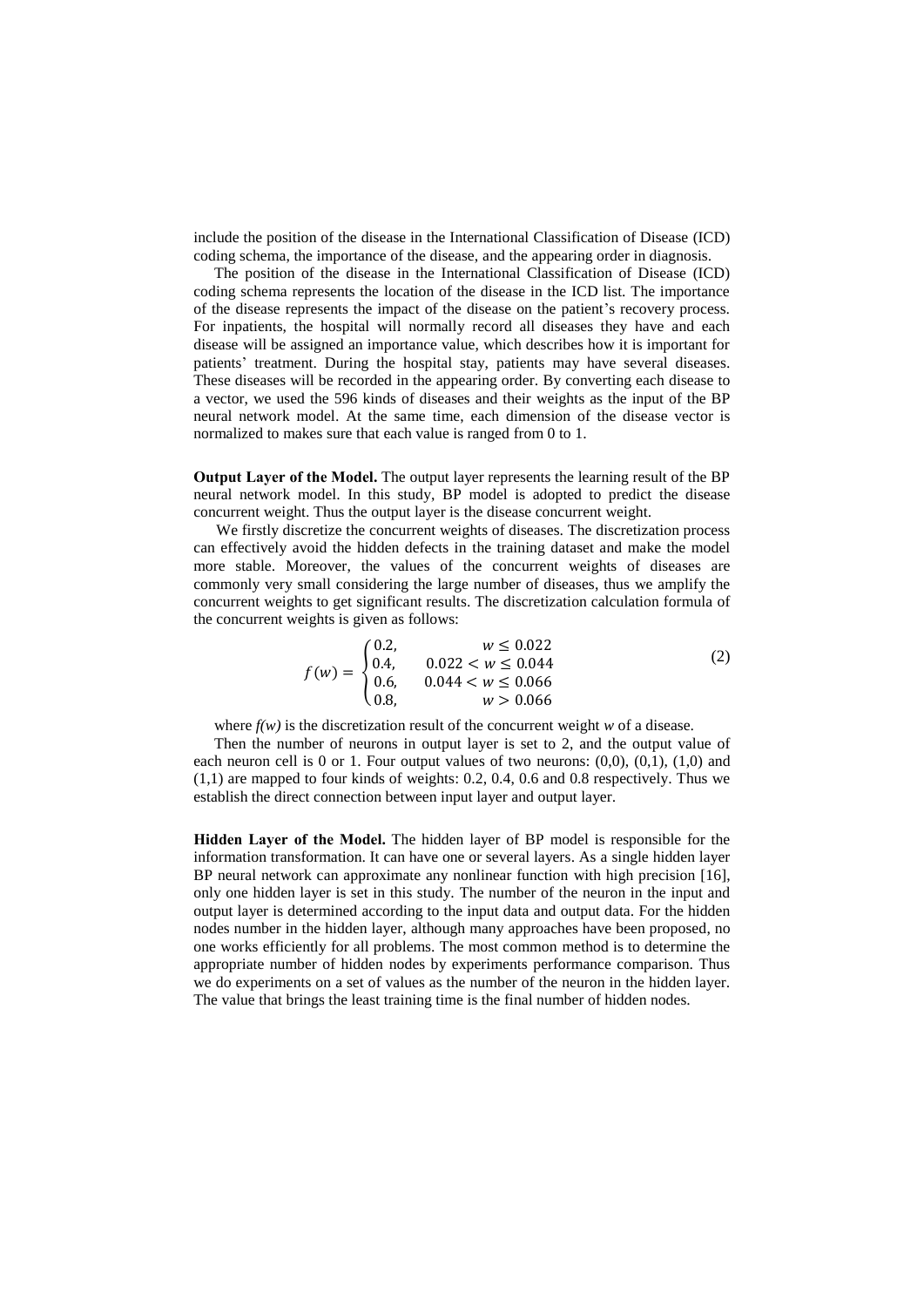#### **3.3 The Weighted Association Rule Mining**

Differences among diseases are significant and different disease will have different roles in identifying complications. Thus the weighted association rule mining method [\[17\]](#page-10-6) is adopted in this study. It attempts to provide a weight to individual items that are not based solely on item support. And thresholds of weighted support and confidence are also defined to measure the significance of the association rules mined.

Similar with the traditional association rule mining algorithm, the support of the item set X is denoted as support $(X)$ , if the number of items in X is n, the weighted support of X is:

$$
W \text{support}(X) = \text{support}(X) \times \left(\frac{1}{n} \times \sum_{j=1}^{n} w_j\right) \tag{3}
$$

The item set  $X$  is weighted frequent if the weighted support of  $X$  is greater than a predefined minimum weighted support threshold (*wminsup*):

$$
W \text{support}(X) \geq \text{wminsup} \tag{4}
$$

The weighted support of a rule  $X \rightarrow Y$  can be defined as:

Wsupport(X 
$$
\rightarrow
$$
 Y) = support(X  $\rightarrow$  Y)  $\times \left(\frac{1}{m} \times \sum_{i_j \in (X \cup Y), j=1}^{m} w_j\right)$  (5)

in which m is the total number of items in the set of  $(X \cup Y)$ .

The weighted association rule mining algorithm will retrieve all rules  $X \rightarrow Y$ , where X∪Y is weighted frequent and whose confidence is greater than or equal to a minimum confidence threshold [\[18\]](#page-10-7).

In order to improve the algorithm efficiency, we adopt the frequent pattern (FP) tree structure to optimize the weighted association rule mining algorithm [\[19\]](#page-10-8). At first, by scanning transaction database and define the minimum weighted support threshold (*wminsup*), the weighted FP-tree is constructed with the weighted potential frequent 1-itemsets. Then the list of potential rules is mined by the weighted association mining approach.

#### **3.4 Complication Prediction**

The mined complication association rules among diseases provide valuable information for patient diagnosis. Based on patients' medical history, we can predict patients' possible complication by applying the mined complication rules.

When a patient has a new visit to the hospital and the doctor identifies his/her disease, the patient's main diseases in several latest visits are considered as a disease set, which includes patients' medical history information. The antecedents of mined complication association rules will be browsed to identify whether it contains all diseases in the set. If some rules are matched, the consequents will be displayed as the possible complications. If no rules have antecedents that contain all diseases in the set, the oldest diagnosis will be excluded. Suppose there have *n* diseases in the original set, the set will be  $n-1$  diseases after the exclusion. Then the antecedents of mined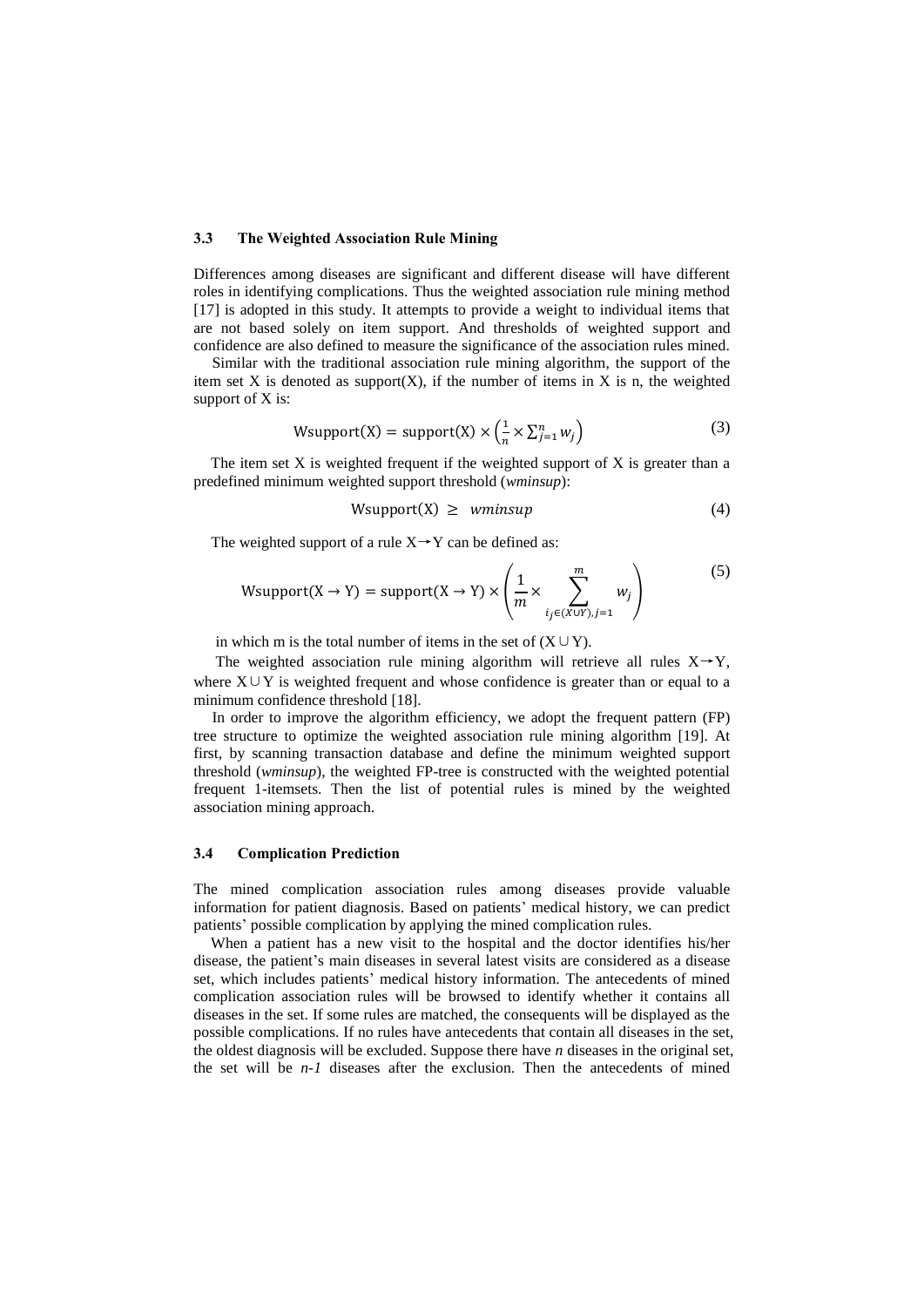complication association rules will be browsed again to find the matched rules. Iterate the above steps until some complication rules are matched or the set is empty. If the set is empty, no prediction will be given. Because only few rules include more than 6 diseases, we consider patients' 6 latest visits for prediction in the first step. For the matched rules, the possible complications are listed in the order of confidence of the complication association rules.

# **4 Evaluation**

We have conducted an empirical evaluation of the proposed approach by using electronic medical records from a hospital in China and using the methods proposed by Wright et al. [\[14\]](#page-10-3) and Hoque et al. [\[20\]](#page-10-9) as the benchmarks.

#### **4.1 Data Preprocessing**

The medical dataset we used is from a hospital in China. The dataset includes the information of inpatients and outpatients. Each patient gets a descriptive and longitudinal record to describe what happened during each visit. The record covers the information of diagnoses, lab test results, medications and procedures. The total number of records is about one million. Because we focus on the disease comorbidity relationship mining, we exclude the patients' data with only one visit to the hospital.

Before mining complication association rules from the dataset, we firstly clean the data. First, the outpatient information is excluded. In the dataset, some medical information of outpatients is missing or incomplete. Moreover, the treatment outcome of outpatients is not recorded and the correctness of the diagnosis can't be evaluated. Second, some doctors may fail to diagnose patients' diseases and patients don't get better after the inpatient treatment. Thus we remove the inpatients information with unclear or uncured treatment results. Third, for those records that missed some important information, we mark them as invalid and exclude from the experiment.

After the data preprocessing, the final qualified diagnosis data includes 253,271 records, and it is related with 24,754 patients and 6,698 diseases.

### **4.2 Metric and Benchmarks**

We used precision (P) as the metric to assess the effectiveness of the proposed approach. Specifically, precision is the fraction of complication predictions that are correct. Higher value of P indicates better performance.

We use the diagnosis with the complication information as test dataset. The dataset includes 1,410 diagnosis records, which include the main disease and complication information. Based on the mined complication association rules, a list of possible complications for each patient can be generated. If the list includes the actual complications, we count that as a correct predication. Thus, the metric P is defined as: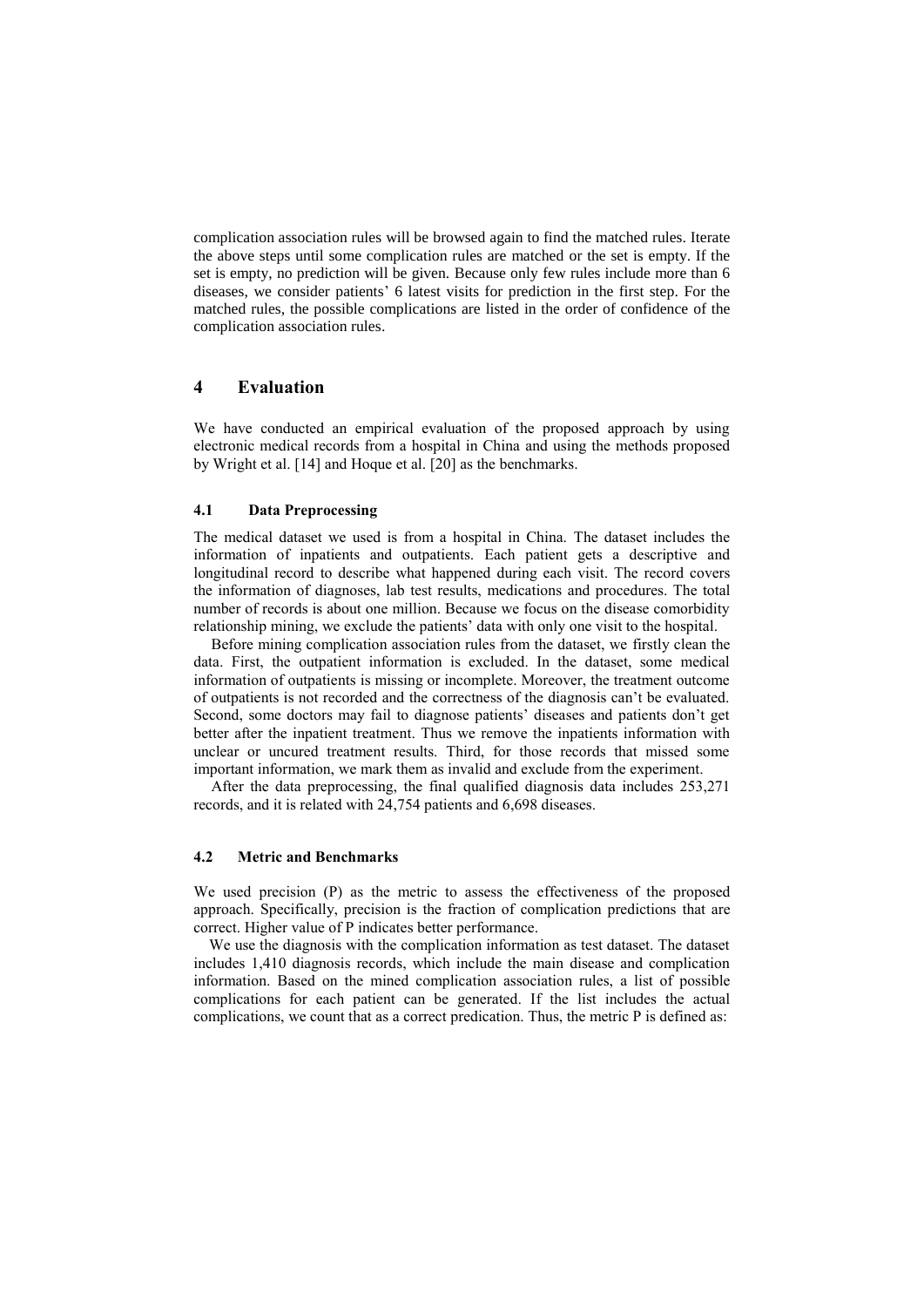$$
P = \frac{Number\ of\ corrected\ prediction}{Number\ of\ test\ data} \times 100\%
$$
 (6)

To evaluate the effectiveness of the proposed approach, the association rule mining (ARM) algorithm introduced by Wright et al. [\[14\]](#page-10-3) and a rare association rule (RAR) mining approach proposed by Hoque et al. [\[20\]](#page-10-9) are chosen as benchmarks. Wright et al. applied the tradition association rule mining algorithms in the medical data and confirmed the validity of the association rule mining algorithms. Hoque et al. focused on the improved low-frequency association rule mining and the effectiveness of the generated rules has been validated over several real life datasets.

#### **4.3 Data Analysis and Results**

**Derive the Concurrent Weight.** In the process of deriving disease concurrent weight, there has one important parameter which influences the effect of the BP network. It is the number of neurons in the hidden layer of BP network. Therefore, we choose the training time of the BP network as the evaluation metric and compare the performances with different values of the number of neurons in the hidden layer. By comparing the training time, the number of neurons in the hidden layer is set to 7.

After determining the parameters of BP network, we predict the concurrent weight of the whole 6,698 diseases. The known weights of 596 diseases are inputted to train the model. The weight of other diseases is predicted through the trained model. Finally, the weight of 3,340 diseases is calculated. For those diseases whose weights failed to be predicted, we set their weight as 0.

**Weighted Association Rules Mining.** Based on the derived concurrent weight, we develop the weighted association rule mining approach by Java language and mine lots of interesting complication relationship. For the mined complication association rules, the number of items in rules is varying. Fig. 1 demonstrates the distribution of the number of items in mined rules. Obviously, most rules include 4 items, which accounts for 21% of the total association rules. The rules that include 3, 4 or 5 items are more than half of the total rules. Surprisingly, there has a little of rules that only include two items.



**Fig. 1.** Number of items in complication rules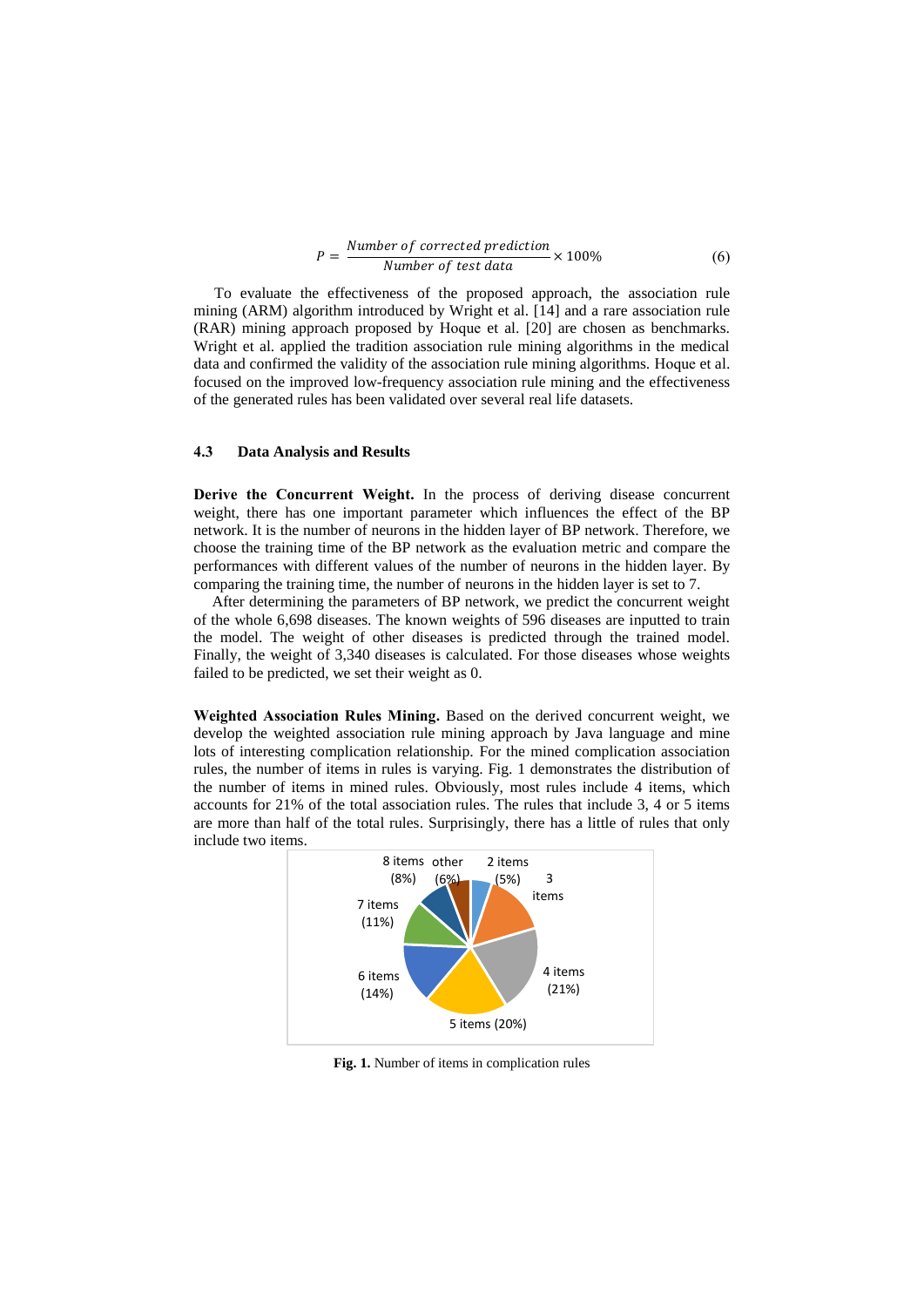We also apply the baseline methods to mine the complication association rules in the experiment dataset. The RAR method is trying the find the rare association rules and the number of generated rules is the biggest, i.e., 96,637. The ARM method derives 42,142 rules. Because some uncommon diseases are weighted, 83,029 rules are mined by the proposed method.

**Performance Comparison.** We compare three algorithms from two perspectives: processing time and accuracy. For processing time, three algorithms have significant differences on the time consumption for complication association mining. All tests were performed on a PC with 3.4 GHz Intel i7-4770 CPU and 12G RAM. The running time of RAR, RAM, and the proposed method are 262, 196, and 27 minutes, respectively. The predication accuracy of RAR, ARM and the proposed method are 45.3%, 38.5% and 80% respectively. The results show that the proposed method performs better than two baseline methods in processing time and accuracy.

As we mentioned before, the prediction step is to go through all mined complication rules and identify the consequent items of the matched rules as the predicted complications. And the prediction list includes several diseases. However, in the practical scenario, it is important to limit the list length, which can give more insightful suggestions for doctors. Thus we also compare the accuracy of three algorithms with different length of prediction list (Table 1). The results show that the proposed method is better than the baseline methods in three scenarios.

| <b>Methods</b>      | Accuracy     |              |                  |
|---------------------|--------------|--------------|------------------|
|                     | length $=10$ | length $=20$ | Unlimited length |
| The proposed method | 32.4%        | 37.5%        | 80%              |
| RAM                 | 13.1%        | 17.5%        | 38.5%            |
| <b>RAR</b>          | 14.9%        | 21.1%        | 45.3%            |

**Table 1.** The accuracy comparison of three algorithms with different list length

### **5 Conclusions**

This paper focuses on mining disease complication association rules based on medical information. The concept of concurrent weight of diseases is proposed and defined. And the BP neural network model is introduced to predict the weight for all related diseases. Then, we adopt the weighted association rule mining algorithm and FP-tree structure to retrieve the complication relationship among diseases. Based on the mined rules, the potential list of patients' complication can be generated.

This research provides several research contributions. First, we propose a new index to evaluate the importance of different diseases on complication prediction. The defined index, i.e., concurrent weight, can describe the possibility that a disease become a complication of other diseases. Second, we introduce the BP network to predict the disease weight and design the appropriate input and output data. We define the disease information as a three dimension vector and the output of BP network is described by two neurons. By using the BP model, we can deduce a relatively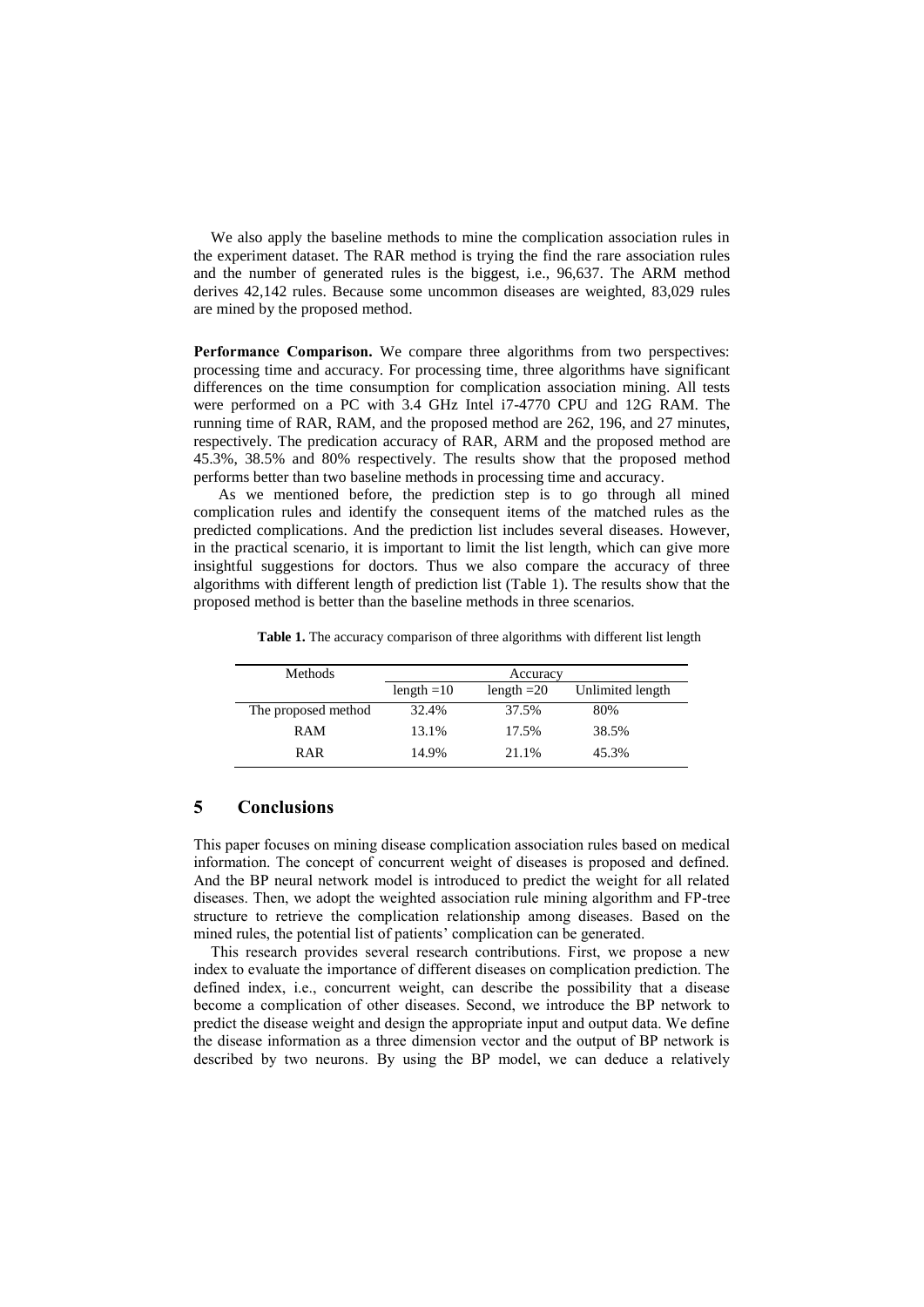complete disease knowledgebase. Third, we adopt the weighted association rule approach to mine the diseases association rules. To the best of our knowledge, it is the first time to apply the weighted association rule mining approach in the medical field. And some interesting association rules are retrieved.

There are several limitations of this study, which provide opportunities for future research. First of all, we only focus on the mining of relationship among diseases, which can't describe the complication relationship accurately. Second, due to the scope and complexity of this study, we do not invite medical professionals to evaluate mined complication association rules. Although the derived rules are surely helpful for doctors' decision-making in the real practice, some rules maybe not meaningful or even wrong from the view of clinical research. Third, this research only uses the predication accuracy as the metric.

**Acknowledgments.** This paper was funded by National Natural Science Foundation of China (Grant No. 71272057, 71572013) and Beijing Natural Science Foundation (Grant No. 9152015).

#### **References**

- <span id="page-9-0"></span>1. Esfandiari, N., Babavalian, M.R., Moghadam, A.M.E., Tabar, V.K.: Knowledge discovery in medicine: Current issue and future trend*.* Expert Systems with Applications 41(9), 4434–4463 (2014)
- <span id="page-9-1"></span>2. Shea, S., Hripcsak, G.: Accelerating the use of electronic health records in physician practices. New England Journal of Medicine 362(3), 192–195 (2010)
- <span id="page-9-2"></span>3. Coloma, P.M. and S. de Bie, *Data mining methods to detect sentinel associations and their application to drug safety surveillance.* Current Epidemiology Reports 1(3), 110–119 (2014)
- <span id="page-9-3"></span>4. Murff, H.J., FitzHenry, F., Matheny, M.E., Gentry, N., Kotter, K.L., Crimin, K., Dittus, R.S., Rosen, A.K., Elkin, P.L., Brown, S.H.: Automated identification of postoperative complications within an electronic medical record using natural language processing*.* JAMA 306(8), 848–855 (2011)
- <span id="page-9-4"></span>5. Eshlaghy, A.T., Poorebrahimi, A., Ebrahimi, M., Razavi, A.R., Ahmad, L.G.: Using three machine learning techniques for predicting breast cancer recurrence*.* Journal of Health Medical Information 4(2), 124 (2013)
- <span id="page-9-5"></span>6. Jensen, P.B., Jensen, L.J., Brunak, S.: Mining electronic health records: towards better research applications and clinical care. Nature Reviews Genetics 13(6), 395–405 (2012)
- <span id="page-9-6"></span>7. Kwon, J.H., Lee, , Park, J.Y., Yu, Y.S., Kim, J.P., Shin, J.H., Kim, D.S., Joh, J.W., Kim, D.S., Choi, K.Y.: Actionable Gene Expression-Based Patient Stratification for Molecular Targeted Therapy in Hepatocellular Carcinoma. PLoS One 8(6), e64260 (2013)
- <span id="page-9-7"></span>8. Roque, F.S., Jensen, P.B., Schmock, H., Dalgaard, M., Andreatta, M., Hansen, T., Søeby, K., Bredkjær, S., Juul, A., Werge, T.: Using electronic patient records to discover disease correlations and stratify patient cohorts*.* PLoS computational biology 7(8), e1002141 (2011)
- <span id="page-9-8"></span>9. Hanauer, D.A., Rhodes, D.R., Chinnaiyan, A.M.: Exploring clinical associations using ' omics' based enrichment analyses*.* PLoS One 4(4), e5203 (2009)
- <span id="page-9-9"></span>10. Holmes, A.B., Hawson, A., Liu, F., Friedman, C., Khiabanian, H., Rabadan, R.: Discovering disease associations by integrating electronic clinical data and medical literature. PloS One 6(6), e21132 (2011)